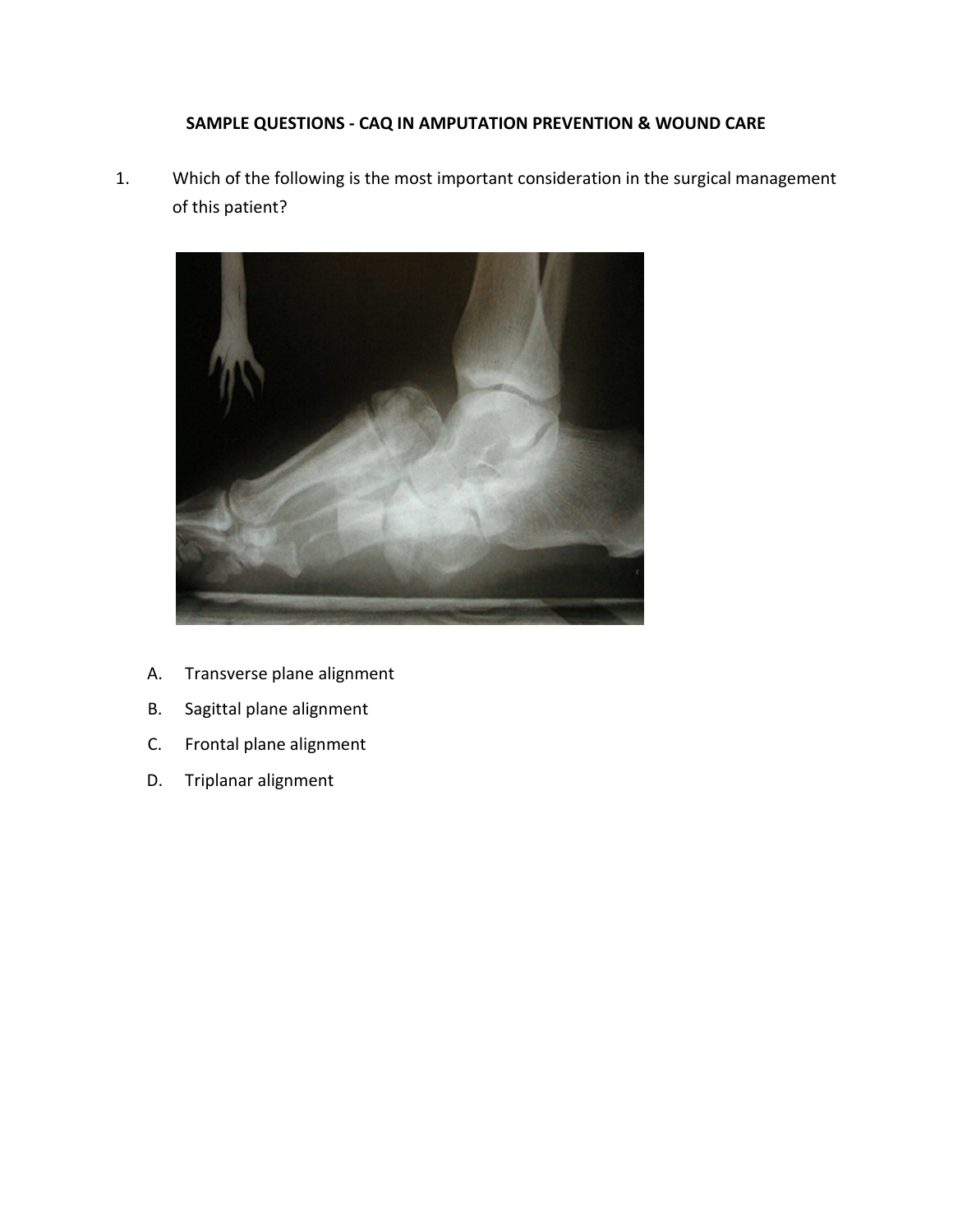2. A 65-year-old male is recently diagnosed with diabetes and presents for a comprehensive foot exam. He has evidence of diabetic peripheral neuropathy, equinus, and loss of protective sensation.

**Note: The following question is written in a negative format.**

All of the following actions are appropriate to recommend to this patient for the prevention of peripheral artery disease **EXCEPT:**

- A. Walking 2 miles a day
- B. Eat foods low in saturated fats
- C. Keep tight control of blood glucose
- D. Maintain healthy blood pressure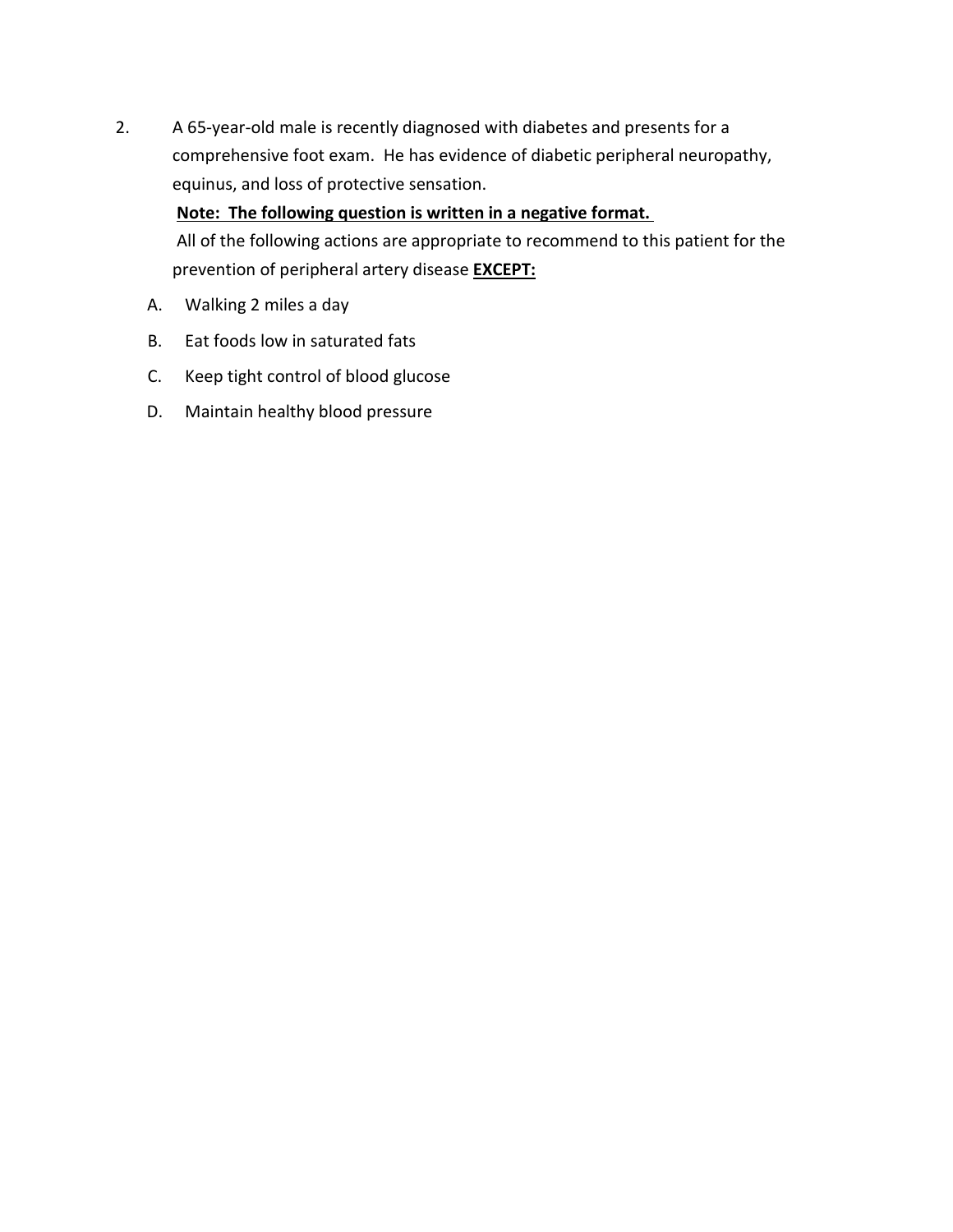3. A 38-year-old male with Type 2 DM and a history of LOPS sustained a burn to the foot after soaking his foot in hot water and Epsom salt.



Which of the following burn classifications is most correct?

- A. First degree
- B. Second degree
- C. Third degree
- D. Unstageable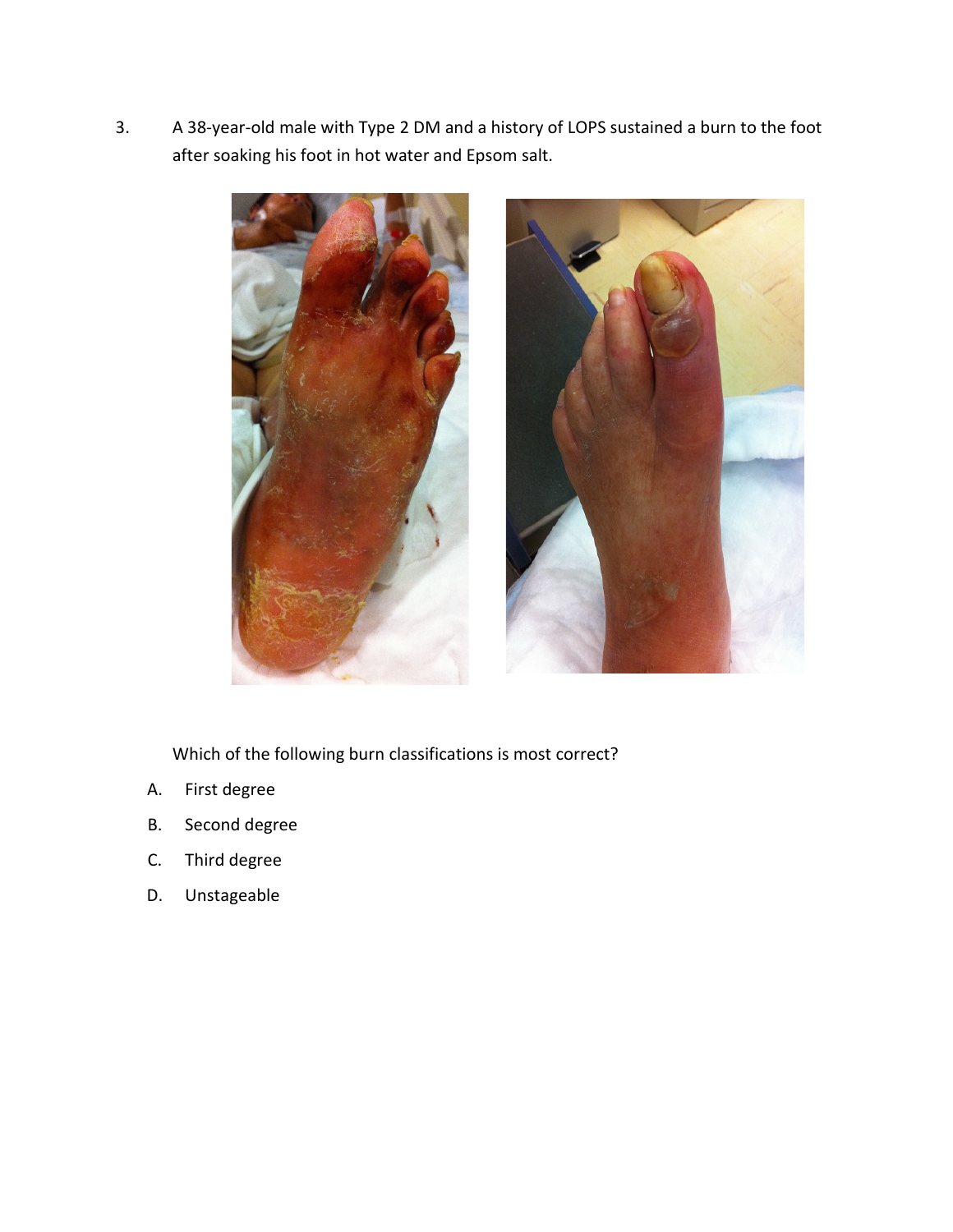4. This 63-year-old male with diabetes underwent a partial fifth ray amputation four years ago. He has a two year history of a chronic ulcer under the base of his residual fifth metatarsal that has not responded to several courses of antimicrobial therapy. Radiograph and PET/MRI, as shown. The PET standard uptake value (SVU) in the cuboid was 6.





Which of the following is the most appropriate treatment?

- A. Total contact casting followed by therapeutic footwear
- B. Charcot foot reconstruction with internal fixation
- C. Charcot foot reconstruction with external fixation
- D. Chopart amputation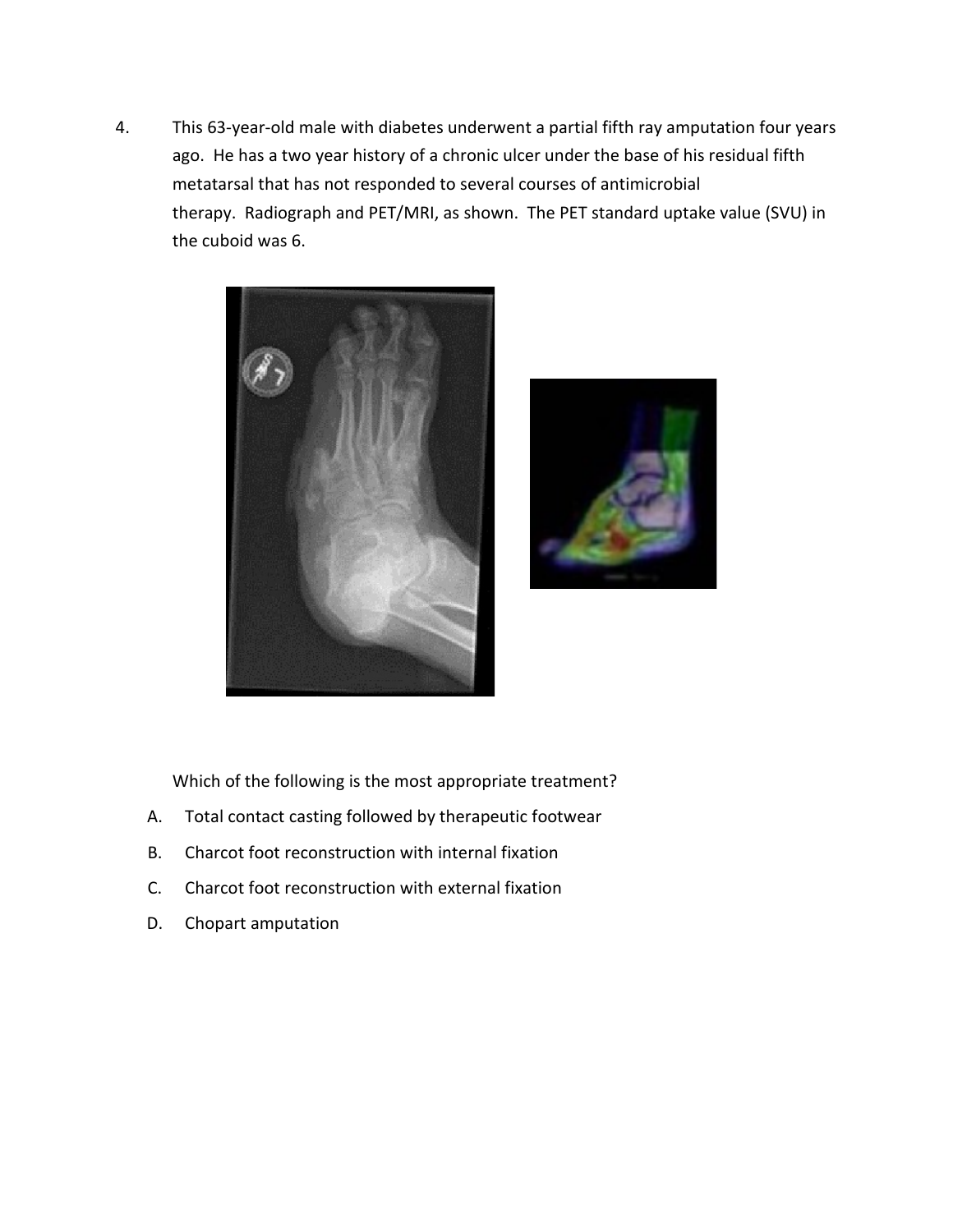- 5. Which of the following would be most predictive of wound healing in a patient with diabetes?
	- A. Skin perfusion pressure of 35 mmHg
	- B. TcPO2 of 25 mmHg
	- C. ABI of 0.65
	- D. Toe pressure of 60 mmHg